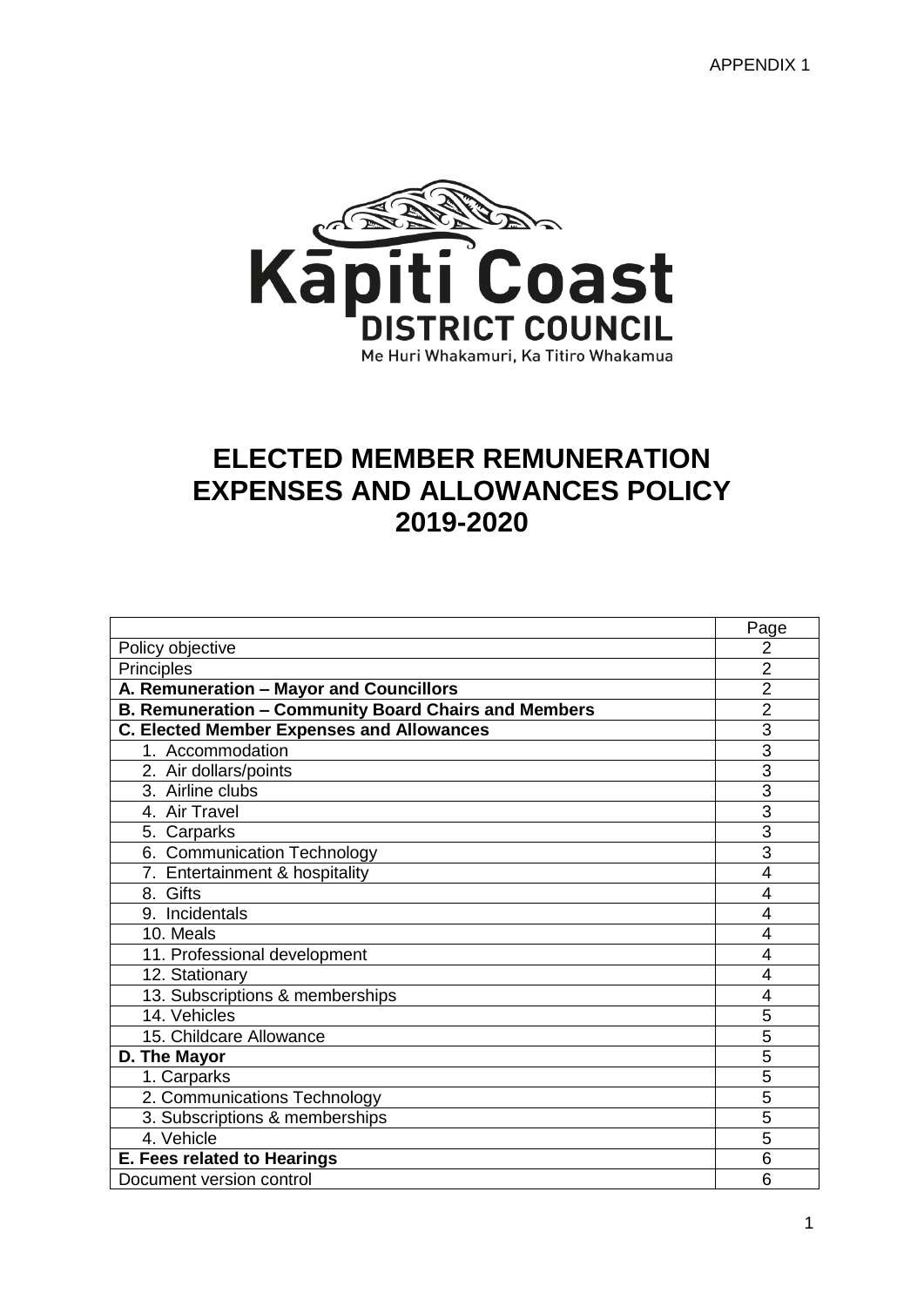#### **Policy objective**

This policy clarifies payment of elected member salaries, allowances and reimbursements to October 2019.

Elected Members are remunerated in accordance with legislation oversighted by the Remuneration Authority. (See Local Government Members (2019/20) (Local Authorities) Determination 2019)[The Determination]. Determinations also stipulate the parameters around the payment of allowances and other fees. Within these parameters councils can develop their own policies.

#### **Principles**

The payment of allowances and expenses is:

- in line with legislation
- related to the conduct of Council business by Elected Members while acting in their role
- payable under clear rules communicated to all claimants
- over sighted by senior management and audit
- adequately documented
- reasonable and conservative in line with public sector norms
- does not extend to any expenses related to electioneering

(*Fees related to District Licencing Committee hearings are not included in this policy*.)

#### **A. Remuneration – Mayor and Councillors**

| Role                                     | <b>Annual remuneration</b> |
|------------------------------------------|----------------------------|
| Mayor                                    | \$128,099                  |
| Deputy Mayor                             | \$48,602                   |
| Committee Chairperson (3)                | \$46,733                   |
| Appeals Committee Chairperson            | \$41,124                   |
| Chairperson, Grants Allocation Committee | \$41,124                   |
| Councillor                               | \$37,386                   |

#### **B. Remuneration – Community Board Chairs and Members**

| <b>Board</b>        | Chairperson | Member  |
|---------------------|-------------|---------|
| <b>Ōtaki</b>        | \$15,250    | \$7,625 |
| Paekākāriki         | \$7.947     | \$3,973 |
| Paraparaumu-Raumati | \$19,976    | \$9,988 |
| Waikanae            | \$16,325    | \$8,163 |

The following sections detail the payment of Elected Member reimbursements and allowances.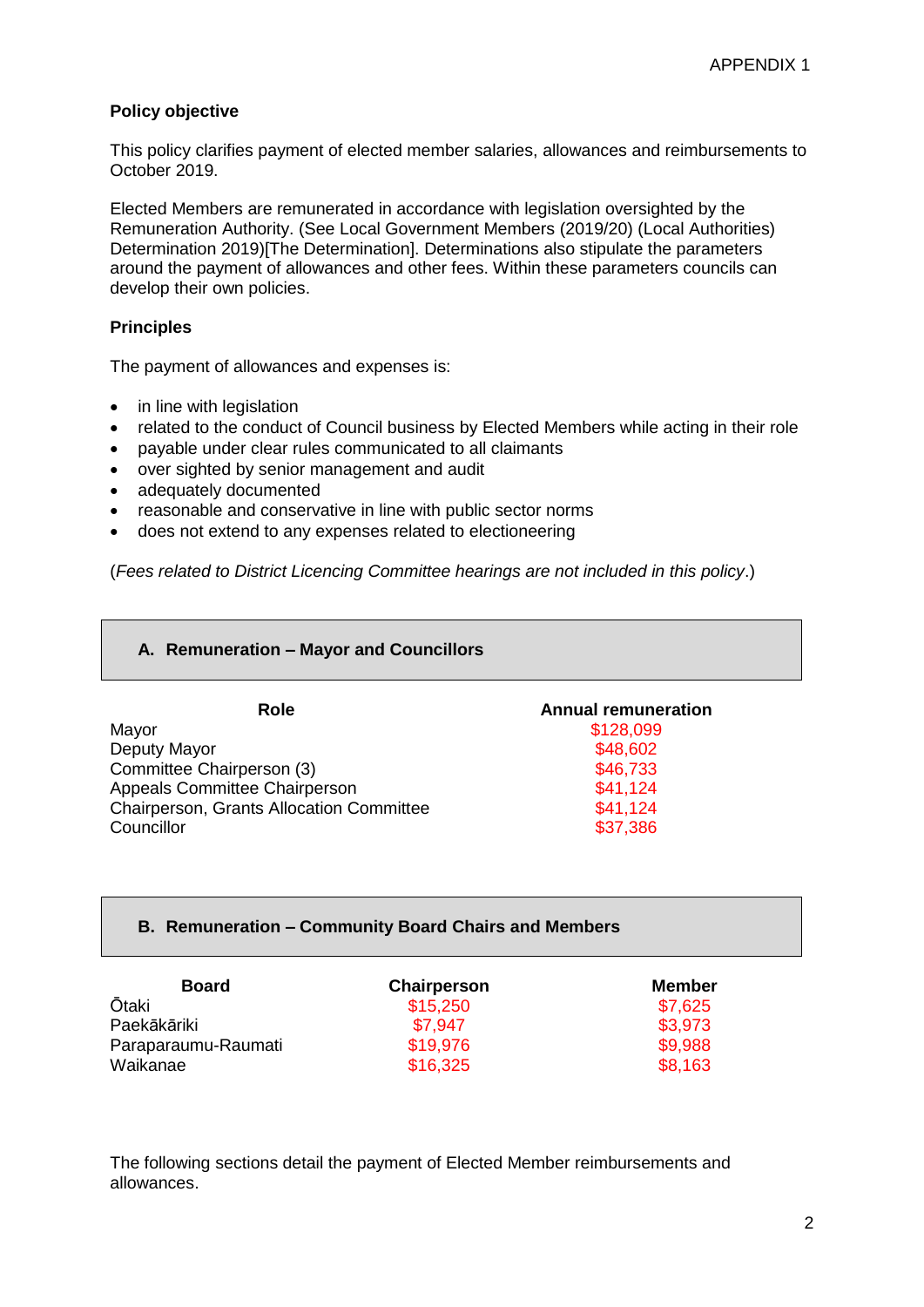| <b>C. Elected Member Expenses and Allowances</b> |                                            |                                                                                                                                                                                                                                                                                                                                                   |  |
|--------------------------------------------------|--------------------------------------------|---------------------------------------------------------------------------------------------------------------------------------------------------------------------------------------------------------------------------------------------------------------------------------------------------------------------------------------------------|--|
| 1                                                | <b>Accommodation</b>                       | a) while at conferences or training events or other Council<br>business - Council will pay for accommodation where<br>applicable that balances cost-effectiveness with<br>proximity to the event                                                                                                                                                  |  |
|                                                  |                                            | b) private/provided by friends/relatives - Council has no<br>involvement                                                                                                                                                                                                                                                                          |  |
| $\overline{2}$                                   | <b>Air Dollars/Points</b>                  | Air points/air dollars earned on travel, accommodation etc. paid<br>for by the Council are available for the private use of members.<br>Due to the low level of air travel this is insignificant.                                                                                                                                                 |  |
| 3                                                | <b>Airline Clubs</b>                       | Council doesn't pay or reimburse for these memberships.                                                                                                                                                                                                                                                                                           |  |
| 4                                                | <b>Air Travel</b>                          | Generally air travel bookings are made by staff upon<br>a)<br>approval and in accordance with Council policy.                                                                                                                                                                                                                                     |  |
|                                                  |                                            | b) If Elected Members make their own bookings,<br>domestic and international travel taken for Council-<br>related business will be reimbursed up to the level of<br>economy class fares; if the elected member wishes to<br>travel at a different class they must meet the cost of<br>the difference.                                             |  |
| 5                                                | <b>Carparks</b>                            | At the beginning of the triennium, elected members will receive a<br>parking permit which must be displayed in their car when they<br>are attending Council business at the Council Administration<br>building, Paraparaumu. This permit is non-transferable and must<br>be returned at the end of the triennium.                                 |  |
| 6                                                | <b>Communications</b><br><b>Technology</b> | a) Broadband - All elected members will retrospectively<br>receive a \$400 allowance for use of home broadband<br>for Council business for the period 1 July 2019 to 30<br>June 20120 in line with the Determination. (Where an<br>elected member has not been a member for the whole<br>for the 2019/20 year the amount paid will be pro-rated). |  |
|                                                  |                                            | b) Consumables (ink cartridges/paper) – Council will<br>provide these on request.                                                                                                                                                                                                                                                                 |  |
|                                                  |                                            | c) Email – at the beginning of the triennium Elected<br>Members are provided with a Council email address<br>which is not to be used by members for any personal<br>business.                                                                                                                                                                     |  |
|                                                  |                                            | Mobiles - Councillors, Community Board Chairs and<br>d)                                                                                                                                                                                                                                                                                           |  |

 $\mathcal{L}^{\text{max}}$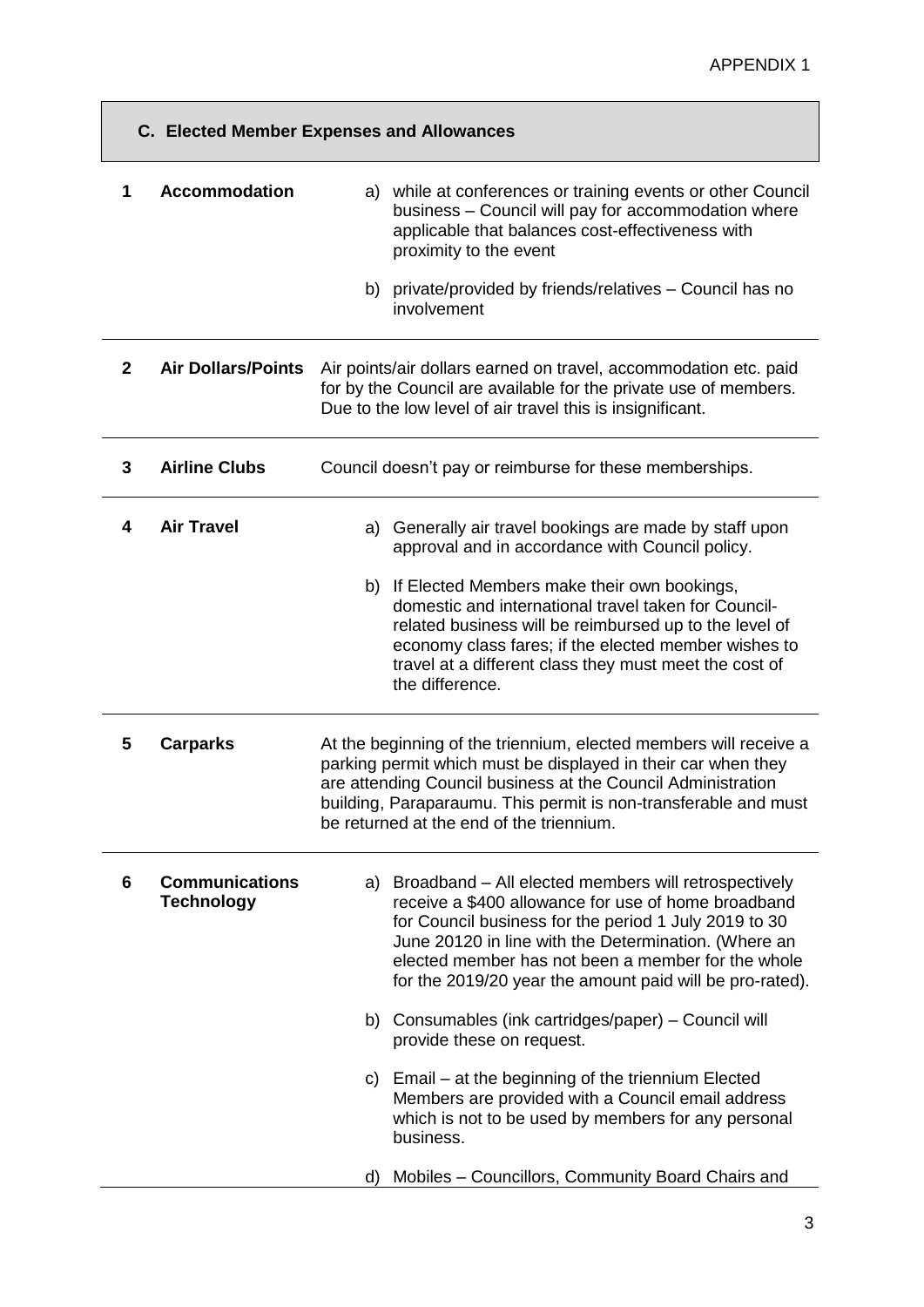|    |                                           | Community Board members, who use their own mobile<br>phone for Council-related business, are entitled to a<br>\$150 equipment allowance and \$400 service<br>allowance for the 2019/20 year. (Where an elected<br>member is not a member for the whole for the 2018/19<br>year the amount paid will be pro-rated). A member<br>may opt, instead of receiving the \$400 service<br>allowance, to provide telephone records and receipts<br>clearly showing which phone calls were made on<br>Council business, in which case they would be<br>reimbursed for the actual costs of the phone calls. |  |
|----|-------------------------------------------|--------------------------------------------------------------------------------------------------------------------------------------------------------------------------------------------------------------------------------------------------------------------------------------------------------------------------------------------------------------------------------------------------------------------------------------------------------------------------------------------------------------------------------------------------------------------------------------------------|--|
|    |                                           | e) Tablets and Printers – Councillors and Community<br>Board Chairs will be provided with tablets at the<br>beginning of the triennium for Council-related use,<br>although a reasonable degree of private use is<br>acceptable. For Community Board Members a<br>communications allowance of \$240 shall be paid to<br>each member per annum to cover the use of a<br>personal computer and printer.                                                                                                                                                                                            |  |
| 7  | <b>Entertainment &amp;</b><br>hospitality | Reasonable costs will be reimbursed but a claim for<br>reimbursement will need to be put in writing for approval by the<br>Mayor, the Chief Executive and the Financial Controller.                                                                                                                                                                                                                                                                                                                                                                                                              |  |
| 8  | <b>Gifts</b>                              | Gifts of any kind (e.g. sports or other event tickets) and value<br>should be declared to the Mayor's Personal Assistant for entry<br>into the Gift Register.                                                                                                                                                                                                                                                                                                                                                                                                                                    |  |
| 9  | <b>Incidentals</b>                        | Reasonable expenses incurred in the pursuit of Council<br>business will be reimbursed on presentation of an expense claim<br>supported with the relevant invoices/receipts.                                                                                                                                                                                                                                                                                                                                                                                                                      |  |
| 10 | <b>Meals</b>                              | This excludes Council catering for meetings.<br>Reasonable costs for meals and sustenance are reimbursed<br>when travelling on Council business on presentation of receipt/s.                                                                                                                                                                                                                                                                                                                                                                                                                    |  |
| 11 | <b>Professional</b><br>development        | Registration costs for attendance at conferences, seminars and<br>training events will be paid for by the Council, in accordance with<br>the elected members' induction, training and development<br>programme.                                                                                                                                                                                                                                                                                                                                                                                  |  |
| 12 | <b>Stationery</b>                         | Elected members will be supplied with business cards. Any<br>other stationery required for Council business will be considered<br>on request.                                                                                                                                                                                                                                                                                                                                                                                                                                                    |  |
| 13 | <b>Subscriptions &amp;</b><br>memberships | The costs of these will not be met by the Council.                                                                                                                                                                                                                                                                                                                                                                                                                                                                                                                                               |  |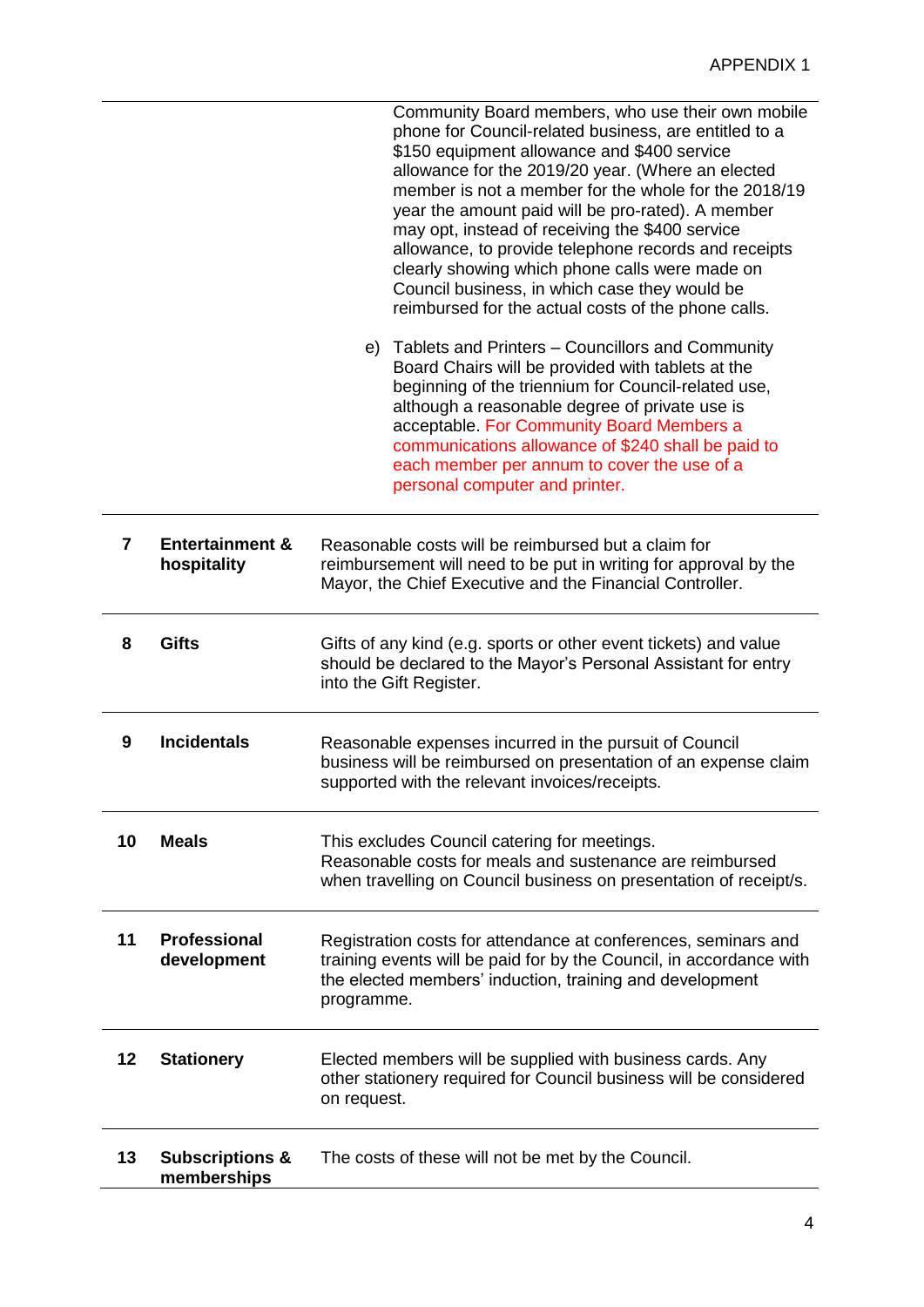| 14 | <b>Vehicles</b>               | a) Mileage - Reimbursements apply according to the<br>following conditions:<br>Travel must relate to attendance at<br>i.<br>Council/Committee meetings, Community<br>Board meetings, conference/seminars relating<br>to local government or attendance at<br>community organisation meetings as an elected<br>member.<br>ii.<br>The travel must be by the most direct route that<br>is reasonable in the circumstances.<br>For a petrol or diesel vehicle:<br>iii.<br>79 cents for the first 14,000 km per annum,<br>30 cents for travel over 14,000 km per annum.<br>iv.<br>For a petrol hybrid vehicle:<br>79 cents for the first 14,000 km per annum,<br>19 cents for travel over 14,000 km per annum.<br>For an electric vehicle:<br>v.<br>79 cents for the first 14,000 km per annum,<br>9 cents for travel over 14,000 km per annum.<br>b) Private use of vehicle – Elected members may opt to<br>use their own vehicles to travel to training events or<br>conferences if the reimbursement for mileage would be<br>cheaper than air travel.<br>c) Rental cars – the Council will not meet the costs of<br>using these.<br>d) Taxis - the Council will reimburse reasonable costs for<br>the use of taxis associated with training events and |
|----|-------------------------------|------------------------------------------------------------------------------------------------------------------------------------------------------------------------------------------------------------------------------------------------------------------------------------------------------------------------------------------------------------------------------------------------------------------------------------------------------------------------------------------------------------------------------------------------------------------------------------------------------------------------------------------------------------------------------------------------------------------------------------------------------------------------------------------------------------------------------------------------------------------------------------------------------------------------------------------------------------------------------------------------------------------------------------------------------------------------------------------------------------------------------------------------------------------------------------------------------------------------------------------------------|
| 15 | <b>Childcare</b><br>allowance | Council business.<br>a) Childcare – Reimbursements apply according to the<br>following conditions:<br>The member is a parent or guardian of the<br>i.<br>child, or is a person who usually has<br>responsibility for the day-to-day care of the child<br>(not on a temporary basis); and<br>ii.<br>the child is under 14 years of age; and<br>iii.<br>the childcare is provided by a person who is not<br>a family member and does not ordinarily reside<br>with the member; and<br>the member provides evidence satisfactory to<br>iv.<br>the authority of the amount paid for child care.<br>Childcare allowance will be paid at a rate of<br>v.<br>\$120 per day retrospectively for the month; not<br>exceeding a total amount of \$6000 per annum<br><b>OR</b><br>An annual amount of \$6000 paid retrospectively<br>vi.<br>for the year.                                                                                                                                                                                                                                                                                                                                                                                                       |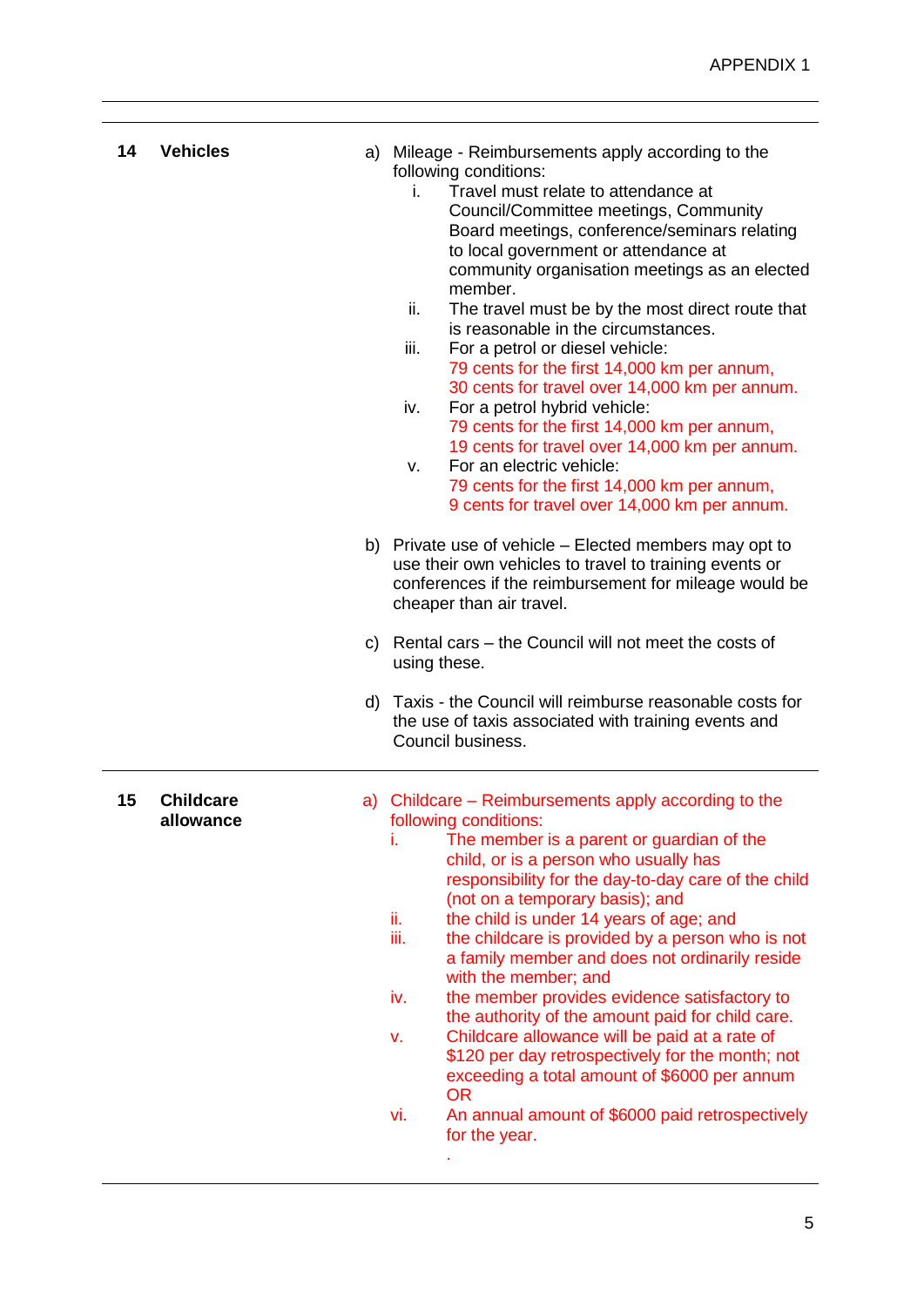| D. The Mayor                |                                            |                                                                                                                                                                                                                                                                                                                                                                                            |  |
|-----------------------------|--------------------------------------------|--------------------------------------------------------------------------------------------------------------------------------------------------------------------------------------------------------------------------------------------------------------------------------------------------------------------------------------------------------------------------------------------|--|
| 1                           | <b>Carparks</b>                            | The Mayor has a dedicated parking space.                                                                                                                                                                                                                                                                                                                                                   |  |
| $\overline{2}$              | <b>Communications</b><br><b>Technology</b> | The Mayor is provided with a mobile phone for the triennium with<br>reasonable private use being acceptable.                                                                                                                                                                                                                                                                               |  |
| 3                           | <b>Subscriptions &amp;</b><br>memberships  | The subscription for the Mayor's role as Justice of the Peace will<br>be paid by the Council.                                                                                                                                                                                                                                                                                              |  |
| 4                           | <b>Vehicle</b>                             | The Mayor is provided with a vehicle for private and business<br>use during the term of office. [A local authority may provide (a) a motor<br>vehicle or (b) a vehicle mileage allowance. If a motor vehicle is provided for private use<br>annual remuneration must be adjusted in accordance with the Determination. The<br>maximum purchase price is also covered by the Determination. |  |
|                             |                                            |                                                                                                                                                                                                                                                                                                                                                                                            |  |
| E. Fees related to Hearings |                                            |                                                                                                                                                                                                                                                                                                                                                                                            |  |
| 1                           | Chairperson                                | A member of a local authority who acts as the chairperson of a<br>hearing is entitled to a fee of up to \$100 per hour.                                                                                                                                                                                                                                                                    |  |
| $\mathbf{2}$                | <b>Member</b>                              | A member of a local authority who is not the chairperson of a<br>hearing is entitled to a fee of up to \$80 per hour.                                                                                                                                                                                                                                                                      |  |
| 3                           | <b>Mayor or Acting</b><br><b>Mayor</b>     | These fees are not available to the Mayor or to an acting Mayor<br>who is paid the mayor's remuneration and allowances.                                                                                                                                                                                                                                                                    |  |

## **DOCUMENT VERSION CONTROL – AMENDMENTS DURING 2016-2019 TRIENNIUM**

| ۹O | <b>AMENDMENT/S SUMMARY</b> | <b>ADOPTED BY COUNCIL</b> |
|----|----------------------------|---------------------------|
|    |                            |                           |
|    |                            |                           |
|    |                            |                           |
|    |                            |                           |
|    |                            |                           |